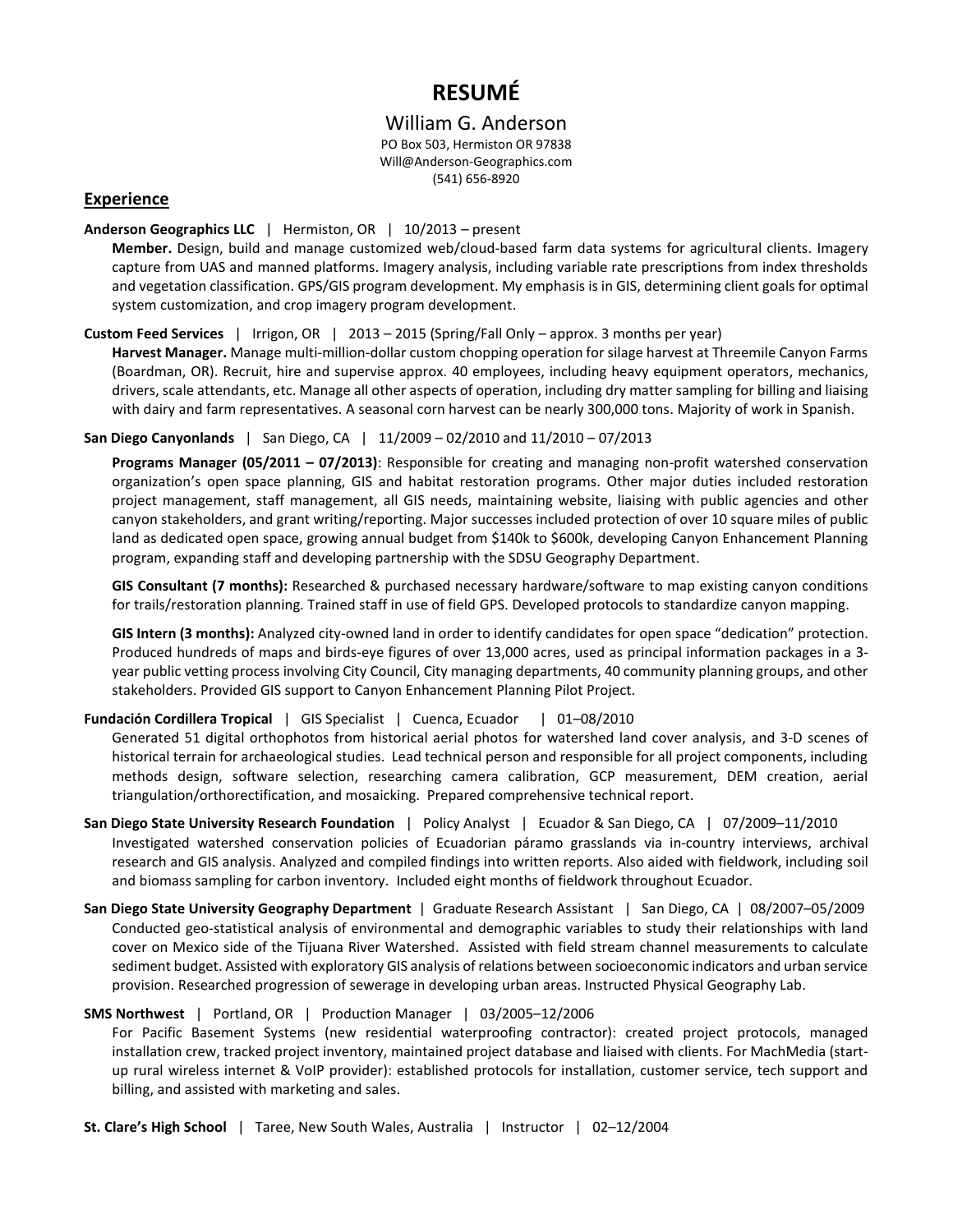| 04-07/2001 & 05-09/2002<br>Legal Research Clerk / Investigator<br>  Portland. OR  <br><b>Cosgrave Vergeer Kester LLP</b> |
|--------------------------------------------------------------------------------------------------------------------------|
| Hermiston, OR   Irrigation/Equipment Parts Runner & Grain Storage Mgr.   Summers 1997-1998, 2000<br><b>Hale Farms</b>    |
| <b>OSU-HAREC</b>   Hermiston, OR   Field Technician, Potato IPM Studies   Summers 1992-1996                              |

#### **Education**

| 2009 | Master's in Geography, San Diego State University, 3.95 GPA, various scholarships                                 |
|------|-------------------------------------------------------------------------------------------------------------------|
| 2003 | Graduate Diploma in Education, University of New England, Australia                                               |
| 2002 | 1/3 of JD completed, University of Oregon School of Law, 3.78 GPA, various scholarships, rank 7 of 163            |
| 2000 | BA, Washington State University Honors College, 3.92 GPA, Summa cum laude, Spanish minor, various<br>scholarships |

## **Grants & Awards**

**San Diego Canyonlands (2011-2013):** State of California Strategic Growth Council Urban Greening Project Grant (\$365,000), San Diego Foundation (\$90,000), REI Foundation (\$45,000).

**San Diego State University (2007-2009):** Graduate Assistantship, Departmental Award for Graduate Work in International Human Geography, Conference of Latin Americanist Geographers Fieldwork Award.

**University of Oregon School of Law (2001-2002):** Scholarships: University of Oregon Academic, Henry Collier Law, Jeanette Mowery, Maria Jackson & General George White.

**Washington State University (1996-2000):** *Summa Cum Laude*, Honors College, Washington/Oregon Reciprocity Scholarship, Mortar Board "Outstanding Freshman Scholar", Avery Freshman Writing Award.

## **Publications & Recent Presentations**

Anderson, W.G. and S.E. Anderson. *UAVs & Multispectral Imaging for Pest Management.* OSU-HAREC Farm Fair. Hermiston, OR, 12-06-2019.

Anderson, S.E. and W.G. Anderson. *Use of UAVs & Multispectral Mapping in Vegetable Crop Production.* OSU-HAREC Farm Fair. Hermiston, OR, 12-04-2019.

Anderson, W.G. *Demo of UAV Data-Enabled Precision Ground Sprayer.* WSU CPAAS AgTech Day. Prosser, WA, 08-22-2019.

- Anderson, W.G. *Successful Sprayer Applications From Imagery-Based Prescriptions.* OSU-HAREC Farm Fair. Hermiston, OR, 11-29-2018.
- Anderson, W.G. and S.E. Anderson. *Orchestrating Harmony with ArcGIS (While Sometimes Falling Flat).* SEW-NEO GIS User Group Meeting. CTUIR Mission, OR, 4-12-2018.
- Anderson, S.E. and W.G. Anderson. *Pest Monitoring With Trap Data & Imagery Workflows.* OSU-HAREC Farm Fair. Hermiston, OR, 12-01-2017.
- Biggs, T.W., W.G. Anderson, and E.P. Perkins (in review). Socioeconomics of Land Cover and Sediment Production Potential in Tijuana. *Annals of the Association of American Geographers*.
- Biggs, T.W., W.G. Anderson, and O.A. Pombo (2014). Concrete and Poverty, Vegetation and Wealth? A Counterexample from Remote Sensing of Socioeconomic Indicators on the U.S.–Mexico Border. *The Professional Geographer.*
- Farley, K.A., W.G. Anderson, L.L. Bremer and C.P. Harden (2011). Compensation for Ecosystem Services: An Evaluation of Efforts to Achieve Conservation and Development in Ecuadorian Páramo Grasslands. *Environmental Conservation*. Cambridge, United Kingdom.
- Anderson, W.G. (2010). Analysis of Historical Land Cover of the Nudo del Azuay using Aerial Photos (Stage 1 of 2: Orthophoto Generation). Unpublished report.
- Anderson, W.G. and T.W. Biggs (2009). Relationships Between Land Cover, Socioeconomics, Slope and Urban Surface Age in Tijuana. Meeting of the Assoc. of Pacific Coast Geographers, San Diego, CA.
- Biggs, T.W., W.G. Anderson, E.P. Perkins and A. Pombo (2009). Marginality, Land Cover, and Sediment Production in Tijuana. Meeting of the Association of Pacific Coast Geographers, San Diego, CA.